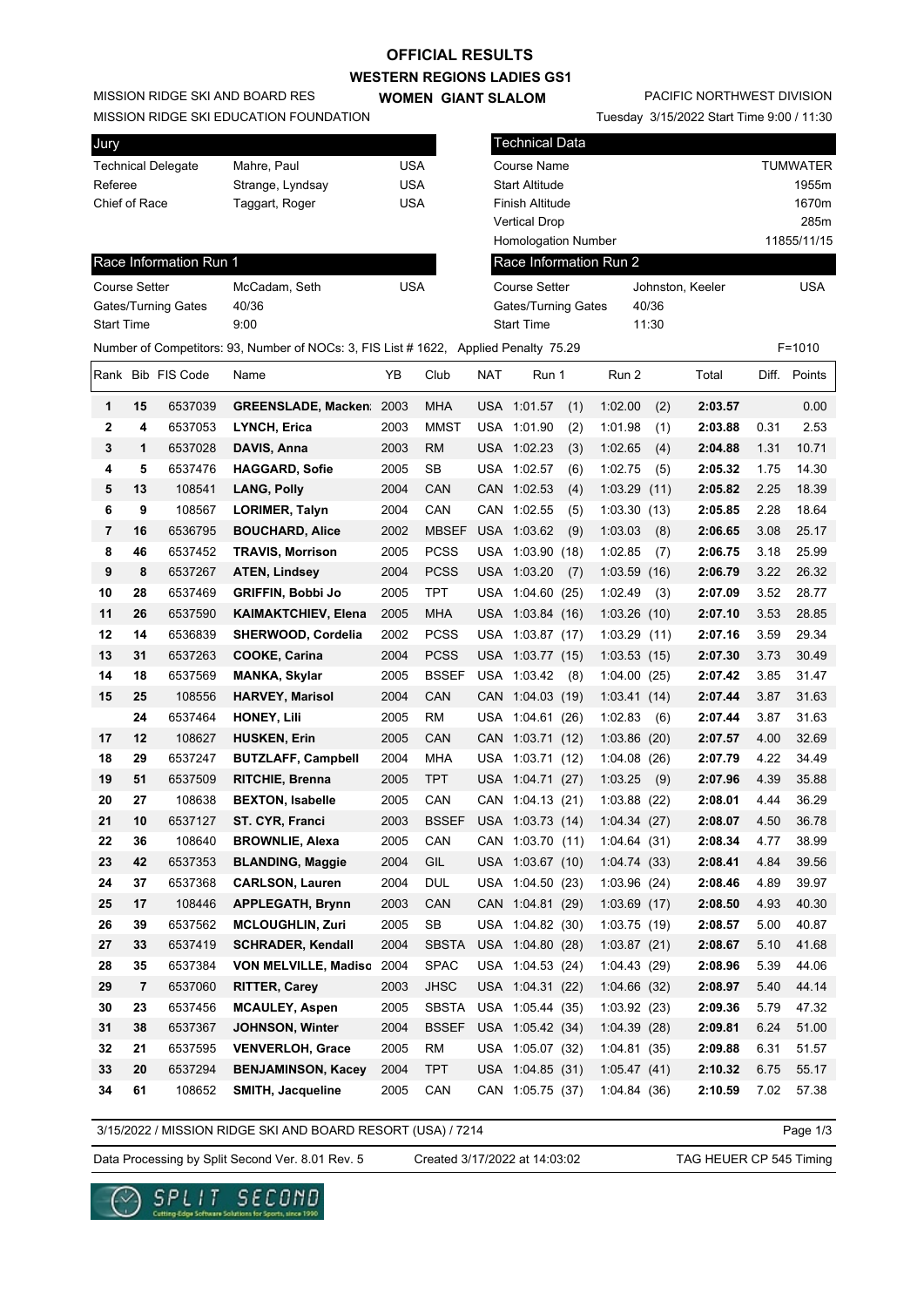### **WESTERN REGIONS LADIES GS1 WOMEN GIANT SLALOM OFFICIAL RESULTS**

MISSION RIDGE SKI EDUCATION FOUNDATION MISSION RIDGE SKI AND BOARD RES

#### PACIFIC NORTHWEST DIVISION

Tuesday 3/15/2022 Start Time 9:00 / 11:30

|          |          | Rank Bib FIS Code  | Name                                              | YB           | Club                       | NAT        | Run 1                                | Run 2                      | Total                                        |       | Diff. Points |
|----------|----------|--------------------|---------------------------------------------------|--------------|----------------------------|------------|--------------------------------------|----------------------------|----------------------------------------------|-------|--------------|
|          | 6        | 6537626            | <b>MACMILLAN, Avery</b>                           | 2005         | <b>JHSC</b>                |            | USA 1:05.82 (38)                     | 1:04.77(34)                | 2:10.59                                      | 7.02  | 57.38        |
| 36       | 30       | 108629             | <b>KAUFMANN, Ella</b>                             | 2005         | CAN                        |            | CAN 1:06.91 (50)                     | 1:03.69(17)                | 2:10.60                                      | 7.03  | 57.46        |
| 37       | 34       | 6537210            | <b>THOMAS, Ella</b>                               | 2003         | SB                         |            | USA 1:05.65 (36)                     | 1:05.03(38)                | 2:10.68                                      | 7.11  | 58.11        |
| 38       | 40       | 435496             | SOSNKOWSKI, Sophia                                | 2005         | <b>SBSTA</b>               | <b>POL</b> | 1:05.35(33)                          | 1:05.48(42)                | 2:10.83                                      | 7.26  | 59.34        |
| 39       | 55       | 6537278            | TAL, Noga                                         | 2004         | <b>MRT</b>                 |            | USA 1:06.53 (46)                     | 1:04.94(37)                | 2:11.47                                      | 7.90  | 64.57        |
| 40       | 71       | 6537349            | <b>HARGIS, Shyan</b>                              | 2004         | ASC                        | USA        | 1:06.24(41)                          | 1:05.24 (39)               | 2:11.48                                      | 7.91  | 64.65        |
| 41       | 22       | 6537470            | <b>CRUS, Cameron</b>                              | 2005         | <b>SVSEF</b>               |            | USA 1:06.55 (47)                     | 1:05.40(40)                | 2:11.95                                      | 8.38  | 68.49        |
| 42       | 44       | 6537547            | GRIES, Alyssa                                     | 2005         | ASC                        |            | USA 1:06.22 (40)                     | 1:05.84(45)                | 2:12.06                                      | 8.49  | 69.39        |
| 43       | 45       | 6537492            | KRAGT, Abigail                                    | 2005         | <b>ASC</b>                 |            | USA 1:06.51 (45)                     | 1:05.57(44)                | 2:12.08                                      | 8.51  | 69.56        |
| 44       | 47       | 6537285            | <b>WILLETT, Shelby</b>                            | 2004         | MRT                        | USA        | 1:07.57(55)                          | 1:04.62(30)                | 2:12.19                                      | 8.62  | 70.46        |
| 45       | 32       | 6537553            | <b>DIAMOND, Whitney</b>                           | 2005         | SB                         |            | USA 1:07.10 (52)                     | 1:05.50(43)                | 2:12.60                                      | 9.03  | 73.81        |
| 46       | 50       | 6537491            | <b>WALDEN, Lillie</b>                             | 2005         | <b>PCSS</b>                |            | USA 1:06.30 (42)                     | 1:06.42(47)                | 2:12.72                                      | 9.15  | 74.79        |
| 47       | 67       | 108644             | <b>HURST, Chloe</b>                               | 2005         | CAN                        | <b>CAN</b> | 1:06.70 (49)                         | 1:06.10(46)                | 2:12.80                                      | 9.23  | 75.44        |
|          | 49       | 108659             | <b>HEISZ, Jamie</b>                               | 2005         | CAN                        |            | CAN 1:05.82 (38)                     | 1:06.98(49)                | 2:12.80                                      | 9.23  | 75.44        |
| 49       | 64       | 6537300            | <b>BERGERSON, Anja</b>                            | 2004         | TAS                        | USA        | 1:06.31(43)                          | 1:07.01(50)                | 2:13.32                                      | 9.75  | 79.69        |
| 50       | 57       | 6537234            | <b>CORDRY, Hailey</b>                             | 2004         | <b>MAC</b>                 |            | USA 1:06.31 (43)                     | 1:07.41(52)                | 2:13.72                                      | 10.15 | 82.96        |
| 51       | 53       | 6537343            | <b>EBERLE, Claire</b>                             | 2004         | <b>TPT</b>                 |            | USA 1:07.74 (56)                     | 1:07.55(54)                | 2:15.29                                      | 11.72 | 95.79        |
| 52       | 63       | 6537361            | <b>GREGORY, Sadie</b>                             | 2004         | SB                         |            | USA 1:08.46 (60)                     | 1:06.92(48)                | 2:15.38                                      | 11.81 | 96.53        |
| 53       | 54       | 6537545            | <b>BROWN, Lili</b>                                | 2005         | <b>BSSEF</b>               |            | USA 1:07.56 (54)                     | 1:07.98(58)                | 2:15.54                                      | 11.97 | 97.84        |
| 54       | 59       | 6537298            | FLOOD, Jordan                                     | 2004         | <b>SBSTA</b>               |            | USA 1:08.52 (61)                     | 1:07.11(51)                | 2:15.63 12.06                                |       | 98.57        |
| 55       | 68       | 6537483            | <b>HUGHES, Meghan</b>                             | 2005         | <b>TPT</b>                 |            | USA 1:08.21 (58)                     | 1:07.73(57)                | 2:15.94 12.37 101.11                         |       |              |
| 56       | 70       | 6537496            | <b>PETERS, Emery</b>                              | 2005         | <b>PCSS</b>                | USA        | 1:07.99(57)                          | 1:08.11(59)                | 2:16.10 12.53 102.41                         |       |              |
| 57       | 82       | 6537618            | <b>FLIGOR, Laura</b>                              | 2005         | <b>SBSTA</b>               |            | USA 1:09.00 (63)                     | 1:07.68(56)                | 2:16.68                                      |       | 13.11 107.15 |
| 58       | 58       | 6537273            | <b>HARMAN, Reese</b>                              | 2004         | <b>SB</b>                  | USA        | 1:09.13(64)                          | 1:07.67(55)                | 2:16.80                                      |       | 13.23 108.14 |
| 59       | 84       | 6537662            | <b>DESARIO, Cessa</b>                             | 2005         | <b>MMST</b>                |            | USA 1:08.58 (62)                     | 1:08.50(61)                | 2:17.08                                      |       | 13.51 110.42 |
| 60       | 72       | 6537563            | <b>TAYLOR, Savannah</b>                           | 2005         | <b>SSRT</b>                | USA        | 1:10.22(71)                          | 1:07.53(53)                | 2:17.75 14.18 115.90                         |       |              |
| 61       | 74       | 6537587            | <b>FORBES, Coral</b>                              | 2005         | MHA                        |            | USA 1:09.53 (67)                     | 1:08.34(60)                | 2:17.87 14.30 116.88                         |       |              |
| 62       | 73       | 6537645            | <b>MCDANIEL, Marian</b>                           | 2005         | CAN                        | USA        | 1:09.28(65)                          | 1:10.06(62)                | 2:19.34 15.77 128.90                         |       |              |
| 63       | 75       | 6537364            | <b>KRUCKENBERG, Kelsic 2004</b>                   |              | <b>SB</b>                  |            | USA 1:09.32 (66)                     | 1:10.65(64)                | 2:19.97 16.40 134.05                         |       |              |
| 64       | 60       | 6537019            | <b>SLUCKY, Sophia</b>                             | 2003         | TPT                        | USA        | 1:10.09 (70)                         | 1:10.26(63)                | 2:20.35                                      |       | 16.78 137.15 |
| 65       | 93       | 6537673            | <b>METZLER, Audrey</b>                            | 2005         | <b>MARS</b>                |            | USA 1:10.48 (72)                     | 1:11.03(66)                | 2:21.51 17.94 146.63                         |       |              |
| 66       | 66       | 6537526            | THOMPSON, Gwendalyı 2005                          |              |                            |            | SRSEF USA 1:11.57 (77)               | 1:10.96(65)                | 2:22.53 18.96 154.97                         |       |              |
| 67       | 81       | 6537438            | <b>BOGATIN, Payton</b>                            | 2004         | MAC                        |            | USA 1:11.51 (75)                     | 1:11.41(67)                | 2:22.92 19.35 158.16                         |       |              |
| 68       | 76       | 6537621<br>6537344 | VAP, Morgane                                      | 2005         |                            |            | BSSEF USA 1:11.54 (76)               | 1:11.41(67)                | 2:22.95 19.38 158.40                         |       |              |
| 69<br>70 | 79<br>83 |                    | <b>TETI, Mary</b><br><b>BARNETT, Hannah</b>       | 2004<br>2005 | <b>SBSTA</b>               |            | USA 1:10.67 (73)                     | 1:12.29(71)                | 2:22.96 19.39 158.48                         |       |              |
|          |          | 6537512            |                                                   |              | <b>MRST</b><br><b>CMAC</b> |            | USA 1:11.77 (79)                     | 1:11.42(69)                | 2:23.19 19.62 160.36                         |       |              |
| 71<br>72 | 90<br>92 | 6537642<br>6537611 | <b>PORTER, Sophie</b><br><b>PHILLIPS, Cecilia</b> | 2005<br>2005 | <b>CMAC</b>                |            | USA 1:11.74 (78)<br>USA 1:14.74 (80) | 1:12.11(70)<br>1:14.64(73) | 2:23.85 20.28 165.76<br>2:29.38 25.81 210.96 |       |              |
| 73       | 89       | 6537643            | <b>MCGINNIS, Ciara</b>                            | 2004         |                            |            | USA 1:15.83 (81)                     | 1:14.02(72)                | 2:29.85 26.28 214.80                         |       |              |
| 74       | 88       | 6537605            | <b>MCCORKLE, Claire</b>                           |              |                            |            |                                      | 1:15.89(74)                |                                              |       |              |
| 75       | 86       | 6537548            | <b>MOREHEAD, Sadie</b>                            | 2005<br>2005 | <b>MRT</b><br><b>ASC</b>   |            | USA 1:16.59 (82)<br>USA 1:17.77 (83) | 1:17.55(75)                | 2:32.48 28.91 236.30                         |       |              |
| 76       | 87       | 6537301            | <b>MILLER, Kate</b>                               | 2004         | <b>TAS</b>                 |            | USA 1:18.90 (84)                     | 1:18.20(76)                | 2:35.32 31.75 259.51<br>2:37.10 33.53 274.06 |       |              |
| 77       | 91       | 6537674            | Guse, Abrianna                                    | 2004         | ASC                        |            | USA 1:22.14 (85)                     | 1:22.94 (77)               | 2:45.08 41.51 339.28                         |       |              |
|          |          |                    |                                                   |              |                            |            |                                      |                            |                                              |       |              |

#### **NOT PERMITTED TO START 1st RUN**

3/15/2022 / MISSION RIDGE SKI AND BOARD RESORT (USA) / 7214

Data Processing by Split Second Ver. 8.01 Rev. 5 Created 3/17/2022 at 14:03:02 TAG HEUER CP 545 Timing

Created 3/17/2022 at 14:03:02

Page 2/3